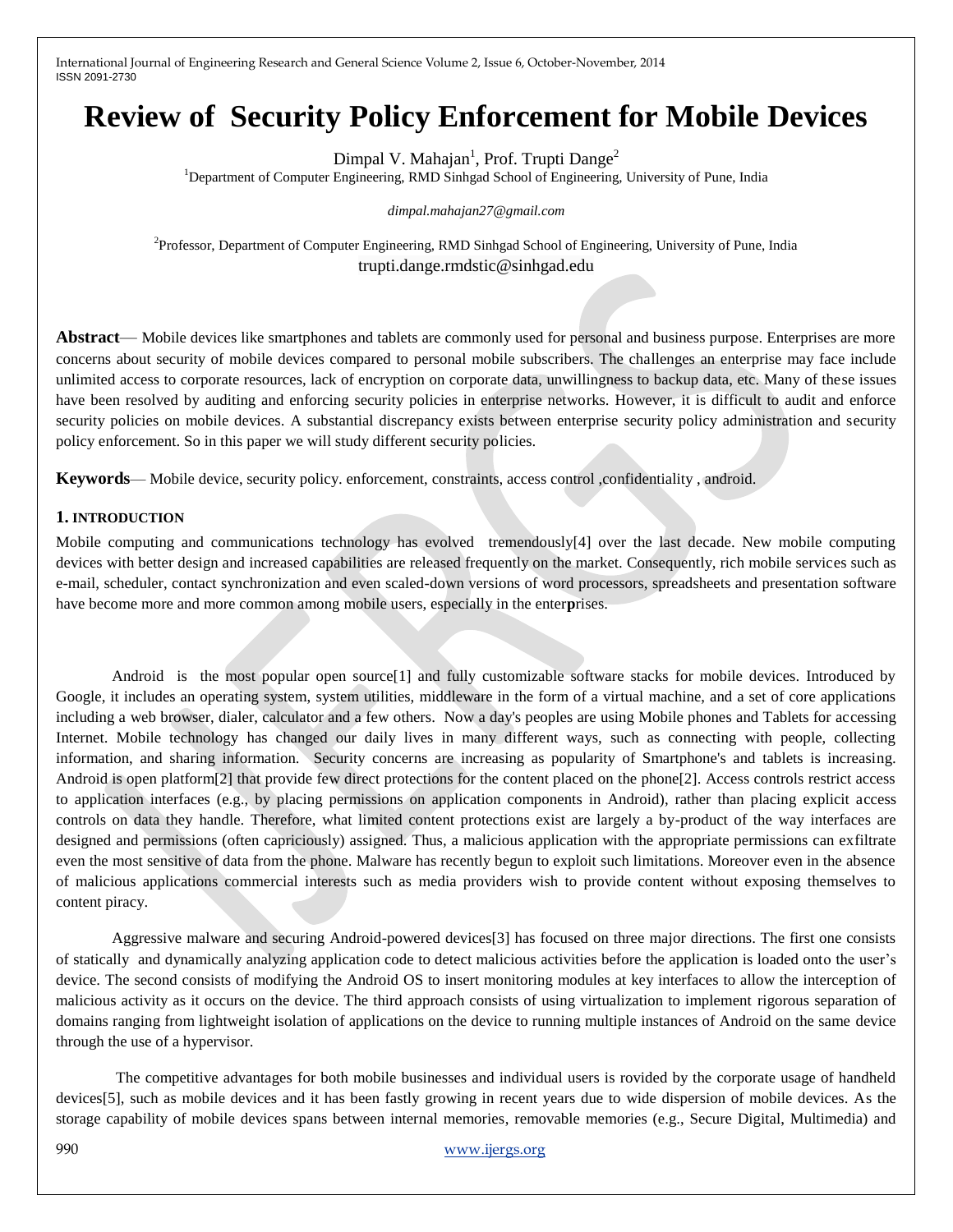SIM cards, the overall amount of sensitive personal and corporate information that can be stored in those devices can be relevant. Furthermore, some storage volumes (e.g., removable memory cards) are essentially less secure than other volumes (e.g., SIM cards). Hence many companies, when planning to provide their personnel with mobile devices, have to face the typical new threats related to such devices. Unluckily, when compared to personal computers, mobile devices are lacking a number of security features (e.g., effective anti-malware solutions, intrusion detection systems), which can be fundamental in order to protect corporate and personal data as well.

# **2. Review on security policy on mobile devices**

 The author in [1], said that the first mass-produced consumer-market open source mobile platform is Android that allows developers to easily develop applications and users to eagerly install them. The ability to install third party applications by users poses serious security concerns. Whereas the existing security mechanism in Android allows a mobile phone user to see which resources an application requires, but she has no choice to allow access to all the requested permissions if she wishes to use the applications. There is no other way of allowing some permissions and denying others. Also there is no way of restricting the usage of resources based on runtime constraints such as the location of the device or the number of times a resource has been previously used.

Third party developers creating applications for Android can submit their applications to Android Market from where users can download and install them. While this provides a high level of availability of unique, specialized or general purpose applications, it also gives rise to serious security concerns. When a user installs an application, she has to trust that the application will not misuse her phone's resources. At install-time, Android presents the list of permissions requested by the application, which have to be granted if the user wishes to continue with the installation. This is an all-or-nothing decision in which the user can either allow all permissions or give up the ability to install the application. As once the user grants the permissions, there is no way of revoking these permissions from an installed application, or imposing constraints on how, when and under what conditions these permissions can be used.

To deal with these problems, we have developed Android Permission Extension (Apex) framework[1], a comprehensive policy enforcement mechanism for the Android platform. Apex gives a user several options for restricting the usage of phone resources by different applications. The user may grant some permissions and deny others. This allows the user to use part of the functionality provided by the application while still restricting access to critical and/or costly resources. Apex also allows the user to impose runtime constraints on the usage of resources. Finally, the user may wish to restrict the usage of the resources depending on an application's use e.g., limiting the number of sms messages sent each day. We define the semantics of Apex as well as the policy model used to describe these constraints. We also de scribe an extended package installer which allows end-users to specify their constraints without having to learn a policy language. Apex and the extended installer are both implemented with a minimal and backward compatible change in the existing architecture and code base of Android for better acceptability in the community.

 In [2], the access of cellular networks worldwide and emergence of smart phones has led to a revolution in mobile content. Users consume various content when, for example, exchanging photos, playing games, browsing websites, and viewing multimedia. Current phone platforms provide protections for user privacy, the cellular radio, and the integrity of the OS itself. However, few offer protections to protect the content once it enters the phone. For example, MP3-based MMS or photo content placed on Android smart phones can be extracted and shared with impunity.

The author[2], introduce the Policy Oriented Secure Content Handling for Android (Porscha) system. . The Porscha system developed in this work places content proxies and reference monitors within the Android middleware to enforce DRM policies embedded in received content. An analysis of the Android market shows that DRM services should ensure: a) protected content is accessible only by authorized phones b) content is only accessible by provider-endorsed applications, and c) access is regulated by contextual constraints, e.g., used for a limited time, a maximum number of viewings, etc.

Porscha policies are imposed in two phases: the protection of content as it is delivered to the phone and the regulation of content use on the phone . For the former, Porscha binds policy and ensures content confidentiality \on the wire" using constructions and infrastructure built on Identity-Based Encryption [6]. For the latter, Porscha enforces policies by proxying content channels (e.g., POP3, IMAP, Active Sync) and placing reference monitor hooks within Android's Binder IPC framework.

 In[3], The increasing popularity of Google's mobile platform Android makes it the prime target of the latest flow in mobile malware. Most of the research on enhancing the platform's security and privacy controls requires extensive modification to the operating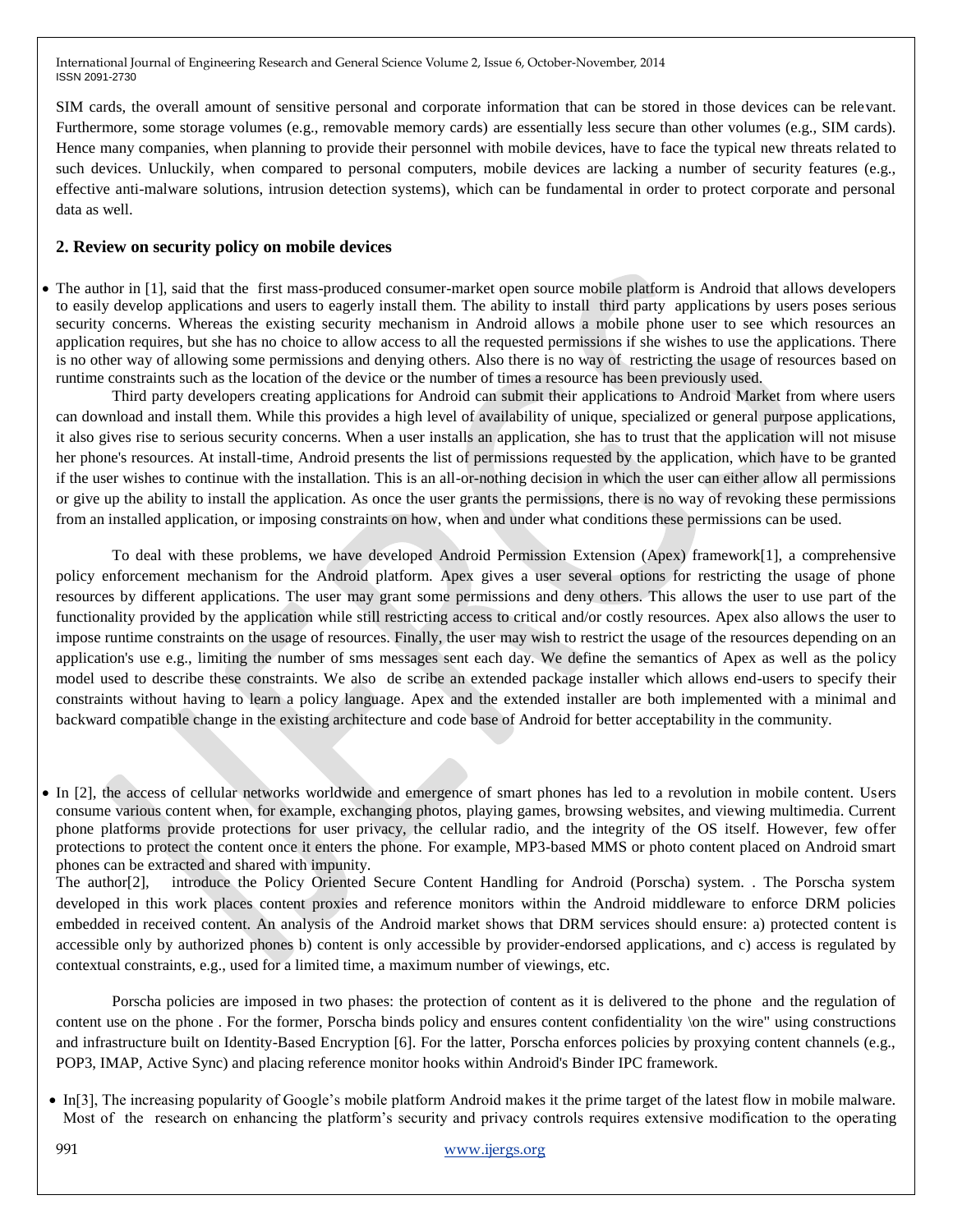system, which has significant usability issues and hinders efforts for widespread adoption. We develop a novel solution called Aurasium that bypasses the need to modify the Android OS while providing much of the security and privacy that users desire. We automatically repackage arbitrary applications to attach user-level sandboxing and policy enforcement code, which closely watches the application's behavior for security and privacy violations such as attempts to retrieve a user's sensitive information, send SMS covertly to premium numbers, or access malicious IP addresses. Aurasium can also detect and prevent cases of privilege growth attacks. Experiments show that we can apply this solution to a large sample of benign and malicious applications with a near 100 percent success rate, without significant performance and space overhead. Aurasium has been tested on three versions of the Android OS, and is freely available.

We develop a deployable technology called Aurasium and which is also a novel, simple, effective, robust technology. Theoretically, we want Aurasium to be an application-hardening service: a user obtains arbitrary Android applications from potentially untrusted places, but instead of installing the application as is, pushes the application through the Aurasium black box and gets a hardened version. The user then installs this hardened version on the phone, assured by Aurasium that all of the application's interactions are closely monitored for malicious activities, and policies protecting the user's privacy and security are actively enforced.

Aurasium does not need to modify the Android OS at all; instead, it enforces flexible security and privacy polices to arbitrary applications by repackaging to attach sandboxing code to the application itself, which performs

monitoring and policy enforcement. The repackaged application package (APK) can be installed on a user's phone and will enforce at runtime any defined policy without altering the original APK's functionalities. Aurasium exploits Android's unique application architecture of mixed Java and native code execution to achieve robust sandboxing. In particular, Aurasium introduces libc interposition code to the target application, wrapping around the Dalvik virtual machine (VM) under which the application's Java code runs. The target application is also modified such that the interposition hooks get placed each time the application starts.

Aurasium is able to interpose almost all types of interactions between the application and the OS, enabling much more finegrained policy enforcement than Android's built-in permission system. For instance, whenever an application attempts to access a remote site on the Internet, the IP of the remote server is checked against an IP blacklist. Whenever an application attempts to send an SMS message, Aurasium checks whether the number is a premium number. Whenever an application tries to access private information such as the International Mobile Equipment Identity (IMEI), the International Mobile Subscriber Identity (IMSI), stored SMS messages, contact information, or services such as camera, voice recorder, or location, a policy check is performed to allow or disallow the access. Aurasium also monitors I/O operations such as write and read. We evaluated Aurasium against a large number of real-world Android applications and achieved over 99 percent success rate. Repackaging an arbitrary application using Aurasium is fast, requiring an average of 10 seconds.

 In [4], An extended security architecture and policy model to address the lack of flexibility of the current security model employed at mobile computing platforms is proposed. The proposed model has the potential to open up the mobile device software market to thirdparty developers and it also empowers the users to tailor security policies to their requirements in a fine-grained, personalized manner.

Our work focuses on the Java 2 Micro Edition (J2ME) - one of the most widely used virtual machine execution environments for mobile computing devices today.

Our main contribution is the design and implementation of an extended version of the current J2ME, which we describe **xJ2ME**, from e**x**tended **J2ME**. xJ2ME enables runtime enforcement of a much more expressive class of security policies compared to the current state-of-the-art, allowing for a fine-grained behavior control of individual applications. Furthermore, initial evaluations show no significant, even noticeable, performance overheads. Having introduced the fundamental aspects of the J2ME architecture, in this section we present the extensions to the architecture and modification of its operational aspects that enable the support for finegrained, history-aware, userdefinable, per-application policy specification and enforcement. We preserve the fundamental aspects of the J2ME security model, such as its domain based nature.

992 www.ijergs.org The aim of the work is to provide the support for fine-grained, history-based, application-specific policy specification and enforcement within the J2ME framework. A simple example of a security policy that is supported by our extended J2ME architecture (xJ2ME) is "browser may not download more than 300 KB of data per day". Figure depicts the new Java security architecture. The Run-time Monitor is in charge of making resource access decisions. In order to grant or deny resource access, the Run-time Monitor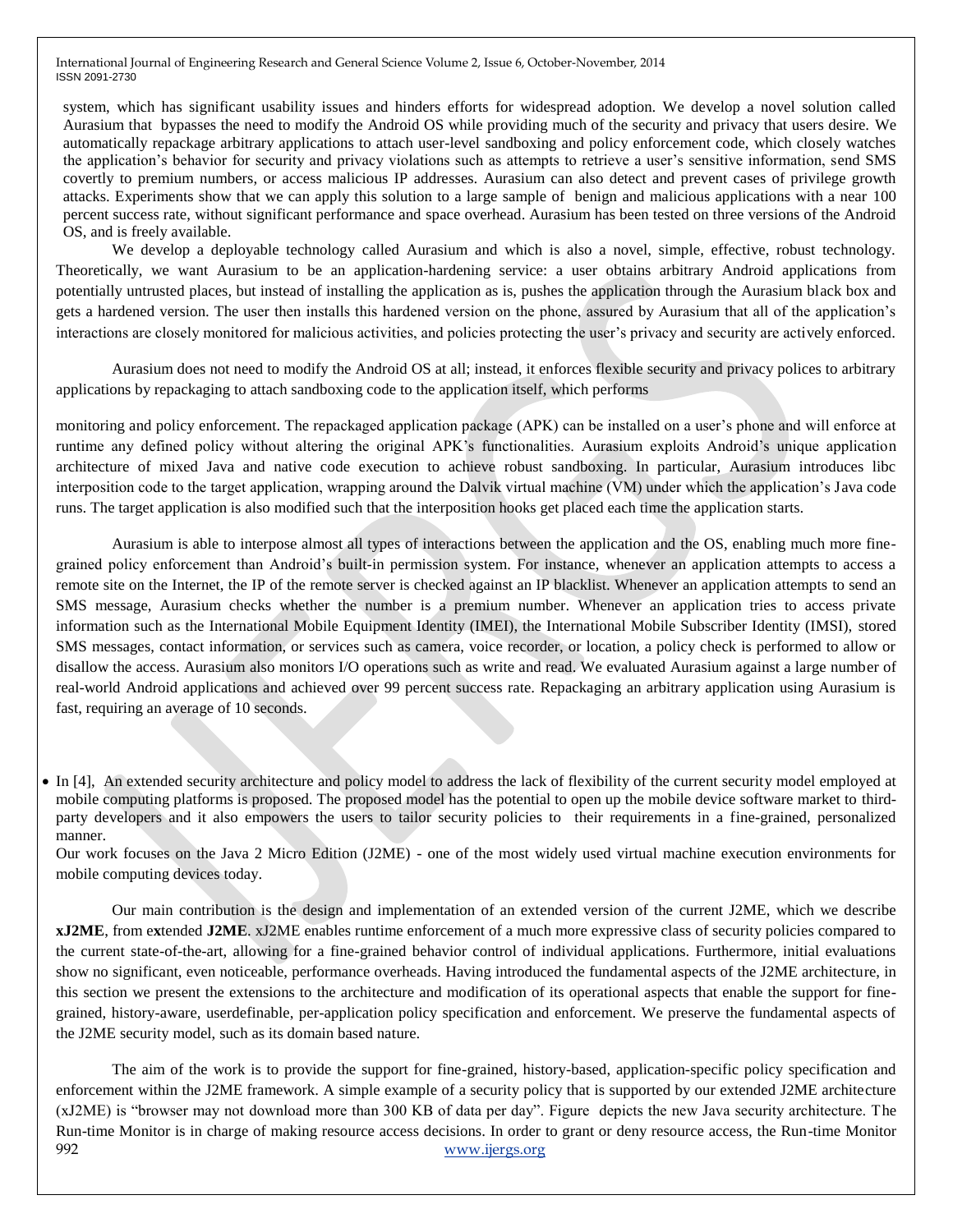relies on the Policy Manager to identify the relevant application-specific policy. Once the policy is identified, the Run-time Monitor evaluates its conditions in conjunction with resource usage history information of the system and MIDlet, as obtained from the History Keeper. If the policy conditions are fulfilled, access is granted, otherwise a Security Exception is thrown.



## **Fig. Extending the J2ME security architecture with the Run-time Monitor.**

 In[5], The new perspectives related to the security policies and services enforcement for mobile devices is focused . We propose a novel methodological approach to protect the lifecycle of mobile devices aim at the secure management of such devices either directly by the user or by the organization. In order to review the feasibility and impact of our approach in a real scenario, we customized a mobile device with several security features respecting the goal of the proposed lifecycle. A SecureMyDroid is based on our own customization of a Google Android OS version and tested it on actual mobile devices. SecureMyDroid is a prototype developed on a customized version of Google Android OS. It is designed to support and realize practically the secure lifecycle management of the mobile devices as proposed in this work. The basic step of this activity is to obtain, modify and compile the source code of the mobile operating system, so that the new OS image file can be deployed on the mobile device. Starting from this non-trivial result we have realized different features for improving the security management of the entire lifecycle. We sketch next some of these features.

 First of all, we patched the source code of the installation manager in order to inhibit the capability to install new applications on the device. This security feature ensures both that the user cannot install new personal applications (e.g., games, entertainment) on its business device and that the device cannot be compromised by the installation of mobile malwares (e.g., virus, worms, Trojans). SecureMyDroid offers the possibility to disable the use of memory cards (e.g., secure digital cards). This countermeasure can prevent from nimbly copying or moving sensitive business data out of the device.

We strengthened the relationship between the mobile device and a specific SIM card. Whenever the device is switched on, the association with the SIM is checked; if the device recognizes that the inserted SIM does not match the expected one a dialog prompting for a special PIN is shown. The device remains inactive until the user provides the correct PIN. After a given number of unsuccessful attempts, the device can be permanently blocked.

We placed into the source code of most critical function of the mobile device (e.g., making a call, sending an SMS/MMS/e-mail, connecting to a Wi-Fi network, syncing with a computer) an event logger call. When a stated time slot elapses the collected log messages are transferred to a remote server using HTTPS connections.

SecureMyDroid can inform all the actions to an organization remote server performed by the user on the device through an HTTPS connection. At the same time, the organization can explicitly query the device through simple text messages in order to obtain specifically information such as the current GPS position, the last critical executed operations, the last contacts added to the address book..etc.

Remote wiping is another interesting feature provided by SecureMyDroid. This function enables the organization to send a remote wiping command to the mobile device. We implemented two different wiping modes: a soft mode and a hard mode. A soft wiping is